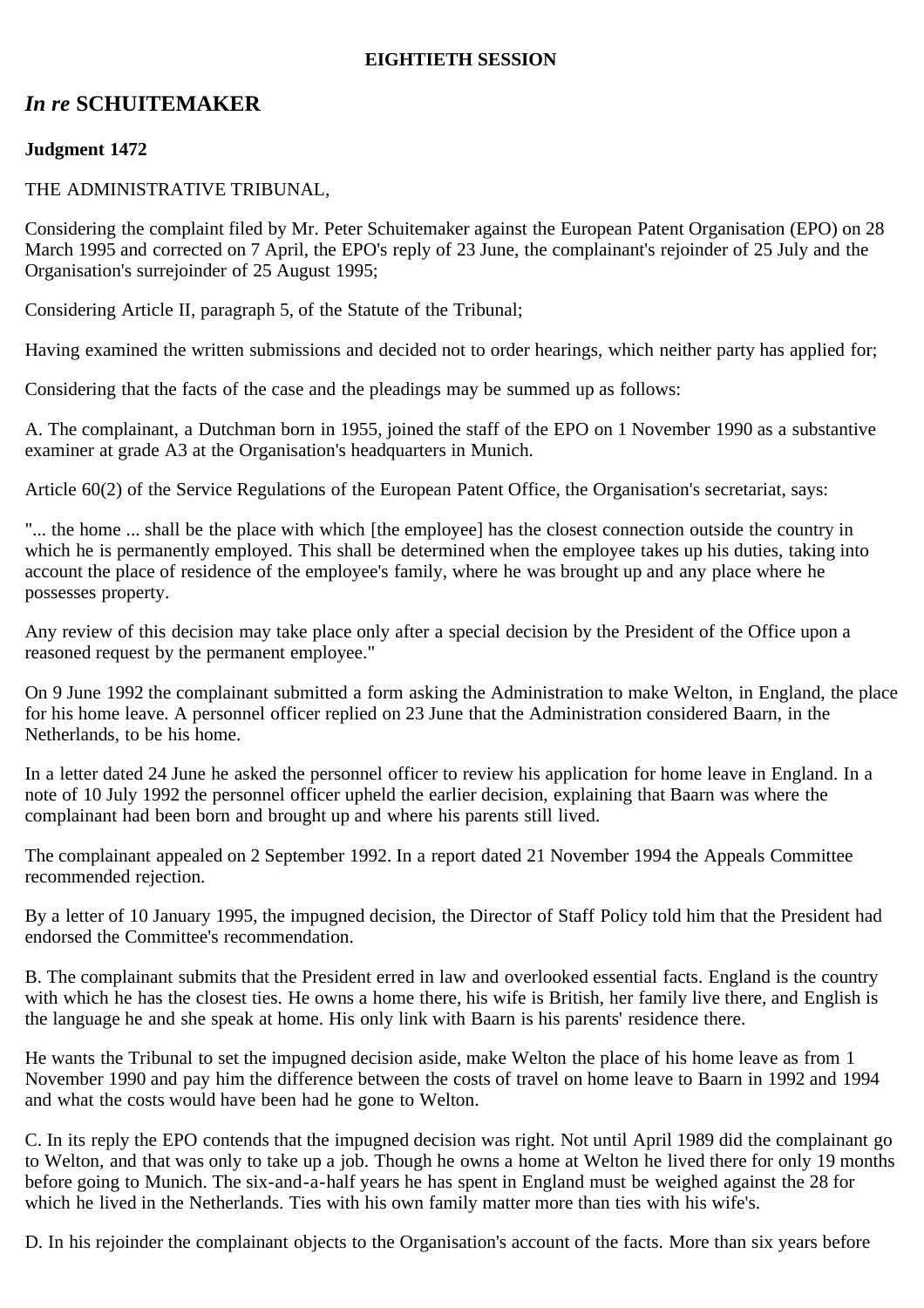joining the EPO he made a conscious decision to settle in England. He says he was "made to understand" in an interview with the Administration that it was the place of his recruitment that would be the place of his home leave.

He presses his earlier claims and also seeks an award of 2,500 German marks in costs.

E. In its surrejoinder the EPO observes that there is nothing new in the rejoinder to make it change its pleas. The place of recruitment and the place of home leave are quite different. His allegation that an interviewer misled him is "unverifiable".

### CONSIDERATIONS:

1. The complainant, who is a citizen of the Netherlands, was born at Bussum, in that country, on 29 September 1955. In 1958 his family moved to Baarn, which is also in the Netherlands, and his parents still live there. He attended school at Baarn from 1961 to 1974 and the University of Delft from 1974 to 1983. In 1981, while he was at the university, he married a citizen of the United Kingdom. He and his wife moved to Sheffield, in England, in April 1984. He bought a house there in June 1984 and worked there until March 1989. In April 1989 he moved to Welton, in Northamptonshire. At the end of 1989 he bought a house at Welton, having sold the one in Sheffield. He entered the Organisation's service on 1 November 1990 and is stationed at its headquarters in Munich.

2. On 12 May 1992 he applied to the Organisation for permission to take home leave at Welton. The EPO then found that the place of his home leave, as provided for in Article 60(2) of the Service Regulations set out in A above, had not yet been established.

3. On 9 June 1992 he asked that Welton should be the place where he might take home leave. His request having been refused on 23 June, he lodged an internal appeal on 2 September 1992. In its report of 21 November 1994 the Appeals Committee recommended rejecting his appeal. The President of the Office did so in a final decision that was conveyed to him in a letter dated 10 January 1995 and is the one impugned.

4. The complainant submits that his closest connections are with England, where his wife's family live; that the address from which he corresponded with the Organisation at the time of recruitment was at Welton and so Welton should be the place of his home leave as well; that he owns a house there; that he has a bank account, savings account, life assurance and private pension in England; that he has a permit for permanent residence in the United Kingdom; that he transfers a part of his salary to that country to repay the mortgage he took out on his house; that he has a will drawn up in England; and that on recruitment the EPO gave him to understand that the place of his residence at that time would be the place where he might take home leave. He cites Judgment 525 (in re Hakin No. 5), whereby the Tribunal allowed an application for review of the place of home leave, and the case of a colleague whom the EPO authorised to take home leave at the place where she had a house.

5. The Organisation replies that the President has correctly applied the criteria for determining the place of the complainant's home leave. It points out that his parents live at Baarn and, contrary to what he implies, he is in regular touch with them. The Appeals Committee found that he had paid three visits to Baarn from England in five years and two in the four years since he had moved to Munich. The Organisation observes that he spent "at least 28 years" in the Netherlands as against some six-and-a-half years in England, including only 19 months at Welton.

6. The decision impugned is a discretionary one. The Tribunal will quash such a decision only if it was taken without authority or if it shows some procedural or formal defect or a mistake of fact or law, or if some essential fact was overlooked, or if there was abuse of authority, or if clearly mistaken conclusions were drawn from the evidence.

7. In the case it ruled on in Judgment 525 the Tribunal held that the EPO had committed a mistake of law in that it had construed Article 60(2) of the Service Regulations as requiring that the place of home leave should be in the country of the employee's birth or nationality or in the country where the employee had been resident before taking up duty. Although "the home will generally be in the country of birth", that is "not an absolute and invariable rule". In that case the Tribunal also found that the Organisation had overlooked essential facts.

8. There is no question of any mistake of law in this case. The only material plea is whether the President overlooked some essential fact or drew clearly mistaken conclusions from the evidence. All relevant factors must be weighed to determine the place with which the complainant has the closest connection outside Germany, the country in which he is stationed. Yet, though the other factors he mentions are relevant, particular account must be